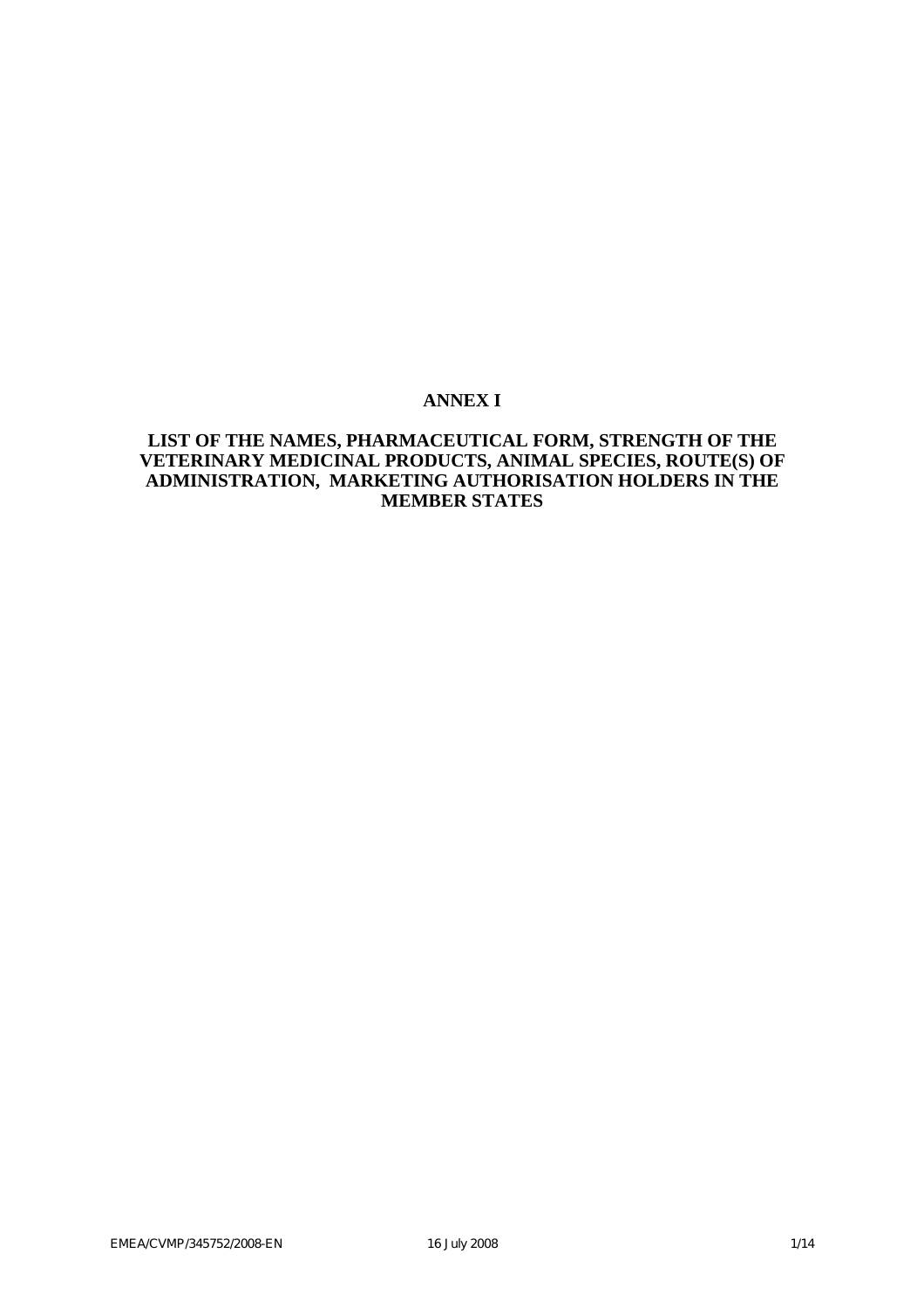| <b>Member</b><br><b>State</b> | <b>Invented name</b>                                        | <b>Marketing Authorisation Holder,</b><br><b>Company Name and Address</b>                                     | <b>Animal species</b>                       | <b>Pharmaceutical</b><br>form | <b>Strength</b>    | <b>Indications</b>                            |
|-------------------------------|-------------------------------------------------------------|---------------------------------------------------------------------------------------------------------------|---------------------------------------------|-------------------------------|--------------------|-----------------------------------------------|
| Austria                       | Baycox 25 mg/ml Lösung zum<br>Eingeben für Hühner und Puten | Bayer Austria Ges.m.b.H<br>Herbststraße 6-10<br>1160 Wien<br>Austria                                          | Chickens and turkeys                        | Oral solution                 | $25$ mg/ml         | Treatment of<br>coccidiosis                   |
| Belgium                       | Baycox 2,5 % orale oplossing                                | Bayer SA-NV<br><b>Health Care</b><br>Animal Health<br>Louizalaan 143 Avenue Louise<br>1050 Brussel<br>Belgium | Chickens and turkeys                        | Oral solution                 | 25 mg/ml           | Treatment of<br>coccidiosis                   |
| Bulgaria                      | Baycox 2,5 % solution                                       | Bayer HealthCare AG<br>51368 Leverkusen<br>Germany                                                            | Chickens and turkeys                        | Oral solution                 | $25$ mg/ml         | Treatment of<br>coccidiosis                   |
| Bulgaria                      | Cevazuril oral solution                                     | Ceva Sante Animale<br>La Balastriere<br>33501 Libourne Cedex<br>France                                        | Broilers, breeders,<br>pullets and turkeys  | Oral solution                 | 25 mg/ml           | Prevention and<br>treatment of<br>coccidiosis |
| Cyprus                        | Baycox 2,5 % oral solution                                  | Bayer HealthCare AG<br>51368 Leverkusen<br>Germany                                                            | Broilers and turkeys                        | Oral solution                 | $25$ mg/ml         | Treatment of<br>coccidiosis                   |
| Czech<br>Republic             | Baycox 2.5 % sol. ad us. vet.                               | Bayer s.r.o.<br>Litvinovska 609/3<br>190 21 Praha 9<br>Czech Republic                                         | Chickens and turkeys                        | Oral solution                 | 25 mg/ml           | Treatment of<br>coccidiosis                   |
| France                        | Baycox $2,5\%$                                              | <b>BAYER SANTE</b><br>13 rue Jean Jaures<br>92807 PUTEAUX<br>France                                           | Chickens: broilers,<br>pullets and breeders | Oral solution                 | $25 \text{ mg/ml}$ | Prevention and<br>treatment of<br>coccidiosis |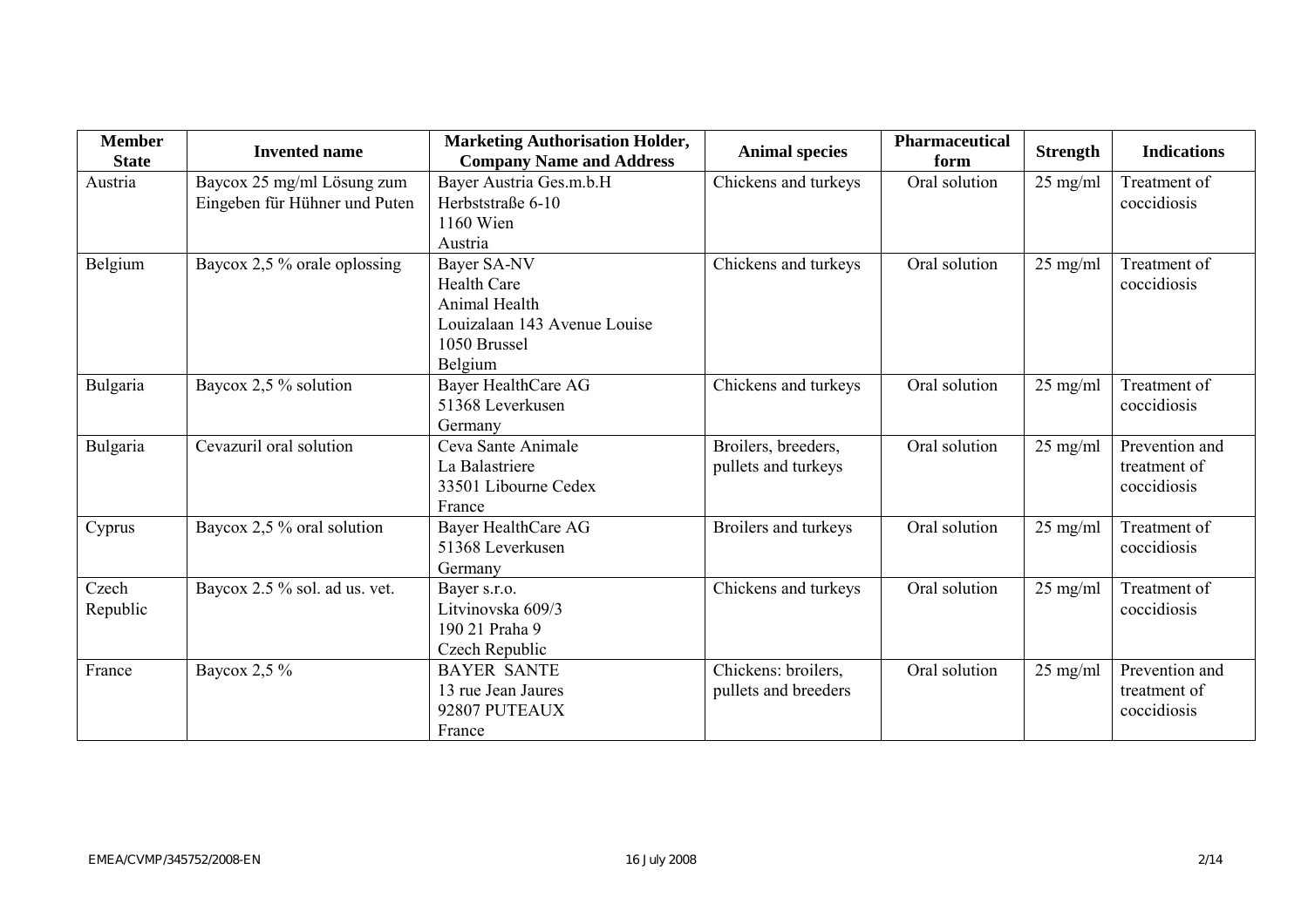| <b>Member</b><br><b>State</b> | <b>Invented name</b>         | <b>Marketing Authorisation Holder,</b><br><b>Company Name and Address</b>                                                                          | <b>Animal species</b> | <b>Pharmaceutical</b><br>form                 | <b>Strength</b>    | <b>Indications</b>                         |
|-------------------------------|------------------------------|----------------------------------------------------------------------------------------------------------------------------------------------------|-----------------------|-----------------------------------------------|--------------------|--------------------------------------------|
| France                        | <b>CEVAZURIL</b>             | Ceva Sante Animale<br>Chickens: broilers,<br>Oral solution<br>25 mg/ml<br>La Balastriere<br>pullets and breeders<br>33501 Libourne Cedex<br>France |                       | Prevention and<br>treatment of<br>coccidiosis |                    |                                            |
| Germany                       | Baycox 2.5 %                 | <b>Bayer Vital GmbH</b><br>51368 Leverkusen<br>Germany                                                                                             | Chickens and turkeys  | Oral solution                                 | $25 \text{ mg/ml}$ | Treatment of<br>coccidiosis                |
| Greece                        | Baycox 2,5 % oral solution   | Bayer HealthCare AG<br>51368 Leverkusen<br>Germany                                                                                                 | Broilers and turkeys  | Oral solution                                 | $25$ mg/ml         | Treatment of<br>coccidiosis                |
| Hungary                       | Baycox 2.5 % solution A.U.V. | Bayer Hungaria Kft.Co. LTD.<br>Alkotás u.50<br>1123 Budapest<br>Hungary                                                                            | Chickens and turkeys  | Oral solution                                 | 25 mg/ml           | Treatment of<br>coccidiosis                |
| Ireland                       | Baycox 2.5 % Solution        | Bayer Ltd<br><b>Animal Health Division</b><br>The Atrium<br><b>Blackthorn Road</b><br>Dublin 18<br>Ireland                                         | Chickens              | Oral solution                                 | $25$ mg/ml         | Treatment and<br>control of<br>coccidiosis |
| Italy                         | Baycox soluzione 2.5%        | Bayer S.p.A.<br>Viale Certosa, 130<br>20156 Milano<br>Italia                                                                                       | Chickens and turkeys  | Oral solution                                 | $25$ mg/ml         | Treatment of<br>coccidiosis                |
| Italy                         | Cevazuril <sup>1</sup>       | CEVA VETEM S.p.A.<br>Via Colleoni, 15<br>Agrate Brianza<br>Italia                                                                                  | Chickens and turkeys  | Oral solution                                 | $25$ mg/ml         | Treatment of<br>coccidiosis                |

<sup>&</sup>lt;sup>1</sup> The marketing authorisation is suspended on 12 June 2007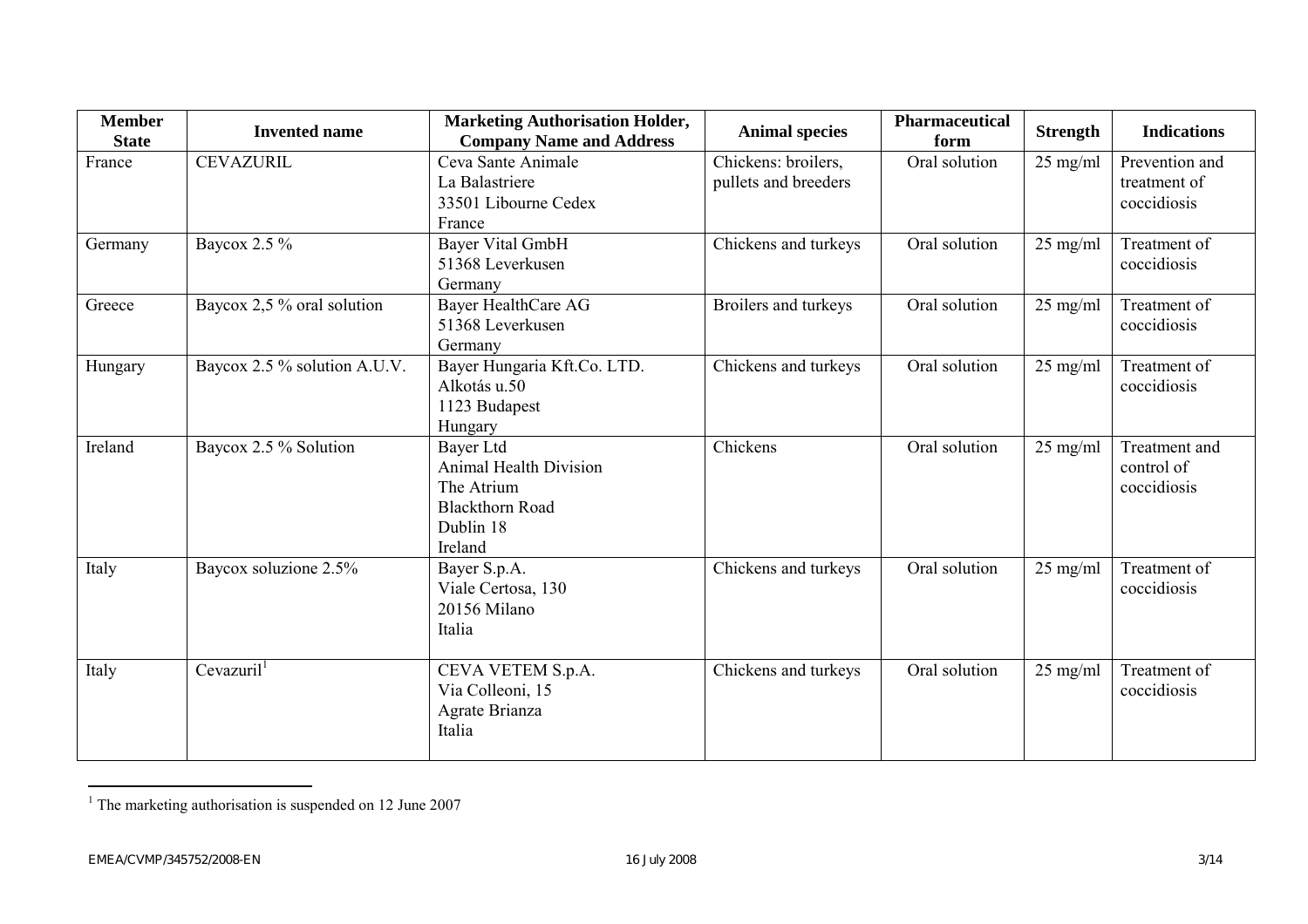| <b>Member</b><br><b>State</b> | <b>Invented name</b>           | <b>Marketing Authorisation Holder,</b><br><b>Company Name and Address</b>                | <b>Animal species</b>                      | Pharmaceutical<br>form | <b>Strength</b>    | <b>Indications</b>                                        |
|-------------------------------|--------------------------------|------------------------------------------------------------------------------------------|--------------------------------------------|------------------------|--------------------|-----------------------------------------------------------|
| Poland                        | Baycox 2,5 %                   | Bayer HealthCare AG<br>51368 Leverkusen<br>Germany                                       | Broilers, breeders,<br>turkeys and pigeons | Oral solution          | $25$ mg/ml         | Chickens and<br>turkeys:<br>treatment of<br>coccidiosis   |
|                               |                                |                                                                                          |                                            |                        |                    | Pigeons:<br>Treatment and<br>prevention of<br>coccidiosis |
| Portugal                      | Baycox 2,5 % oral solution     | Bayer Portugal S.A<br>Rua Da Quinta do Pinheiro, N.º 5<br>2794-003 Carnaxide<br>Portugal | Chickens and turkeys                       | Oral solution          | $25$ mg/ml         | Treatment of<br>coccidiosis                               |
| Romania                       | Cevazuril                      | Ceva Sante Animale<br>La Balastriere<br>33501 Libourne Cedex<br>France                   | Broilers, breeders,<br>pullets and turkeys | Oral solution          | $25$ mg/ml         | Treatment of<br>coccidiosis                               |
| Slovakia                      | Baycox 2.5 % sol. a.u.v.       | Bayer s.r.o.<br>Litvinovska 609/3<br>190 21 Praha 9<br>Czech Republic                    | Chickens and turkeys                       | Oral solution          | $25 \text{ mg/ml}$ | Treatment of<br>coccidiosis                               |
| Slovenia                      | Baycox 2,5 % w/v oral solution | Bayer d.o.o.,<br>Bravničarjeva 13,<br>1000 Ljubljana<br>Slovenia                         | Chickens and turkeys                       | Oral solution          | $25$ mg/ml         | Treatment of<br>coccidiosis                               |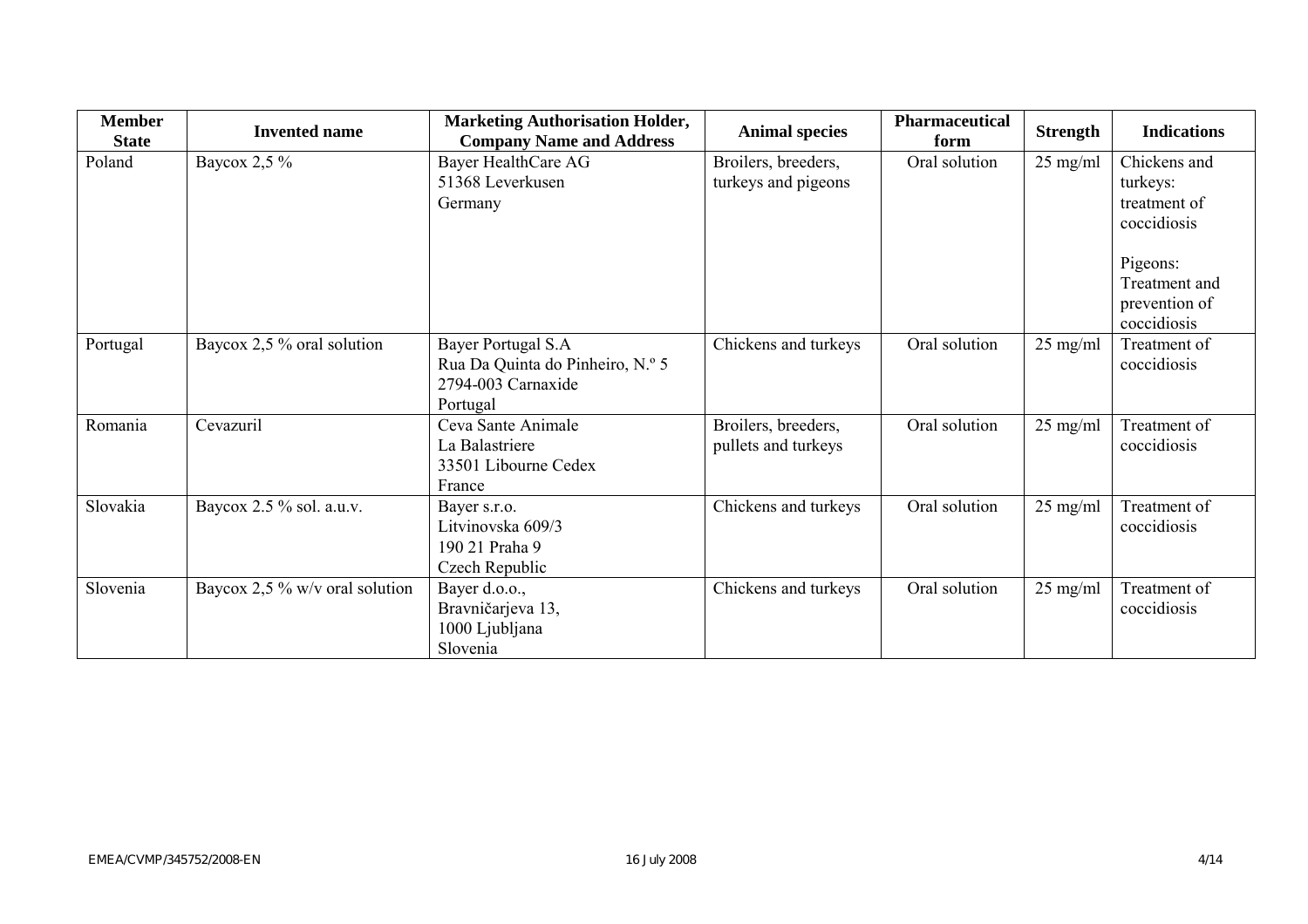| <b>Member</b> | <b>Invented name</b>       | <b>Marketing Authorisation Holder,</b> |                       | <b>Pharmaceutical</b> |                    | <b>Indications</b> |
|---------------|----------------------------|----------------------------------------|-----------------------|-----------------------|--------------------|--------------------|
| <b>State</b>  |                            | <b>Company Name and Address</b>        | <b>Animal species</b> | form                  | <b>Strength</b>    |                    |
| The           | Baycox 2.5 %               | Bayer BV                               | Chickens and turkeys  | Oral solution         | $25$ mg/ml         | Treatment of       |
| Netherlands   |                            | HealthCare                             |                       |                       |                    | coccidiosis        |
|               |                            | Animal Health                          |                       |                       |                    |                    |
|               |                            | Postbus 80                             |                       |                       |                    |                    |
|               |                            | 3640 AB Mijdrecht                      |                       |                       |                    |                    |
|               |                            | Energieweg 1                           |                       |                       |                    |                    |
|               |                            | 3641 RT MIJDRECHT                      |                       |                       |                    |                    |
|               |                            | The Netherlands                        |                       |                       |                    |                    |
| The           | Baycox oplossing 2.5%      | Bayer BV                               | Chickens and turkeys  | Oral solution         | $25$ mg/ml         | Treatment of       |
| Netherlands   |                            | HealthCare                             |                       |                       |                    | coccidiosis        |
|               |                            | Animal Health                          |                       |                       |                    |                    |
|               |                            | Postbus 80                             |                       |                       |                    |                    |
|               |                            | 3640 AB Mijdrecht                      |                       |                       |                    |                    |
|               |                            | Energieweg 1                           |                       |                       |                    |                    |
|               |                            | 3641 RT MIJDRECHT                      |                       |                       |                    |                    |
|               |                            | The Netherlands                        |                       |                       |                    |                    |
| United        | Baycox 2.5 % Oral Solution | Bayer Plc                              | Broilers and broiler  | Oral solution         | $25 \text{ mg/ml}$ | Treatment of       |
| Kingdom       |                            | <b>Animal Health Division</b>          | breeders              |                       |                    | coccidiosis        |
|               |                            | <b>Bayer House</b>                     |                       |                       |                    |                    |
|               |                            | Strawberry Hill                        |                       |                       |                    |                    |
|               |                            | Newbury                                |                       |                       |                    |                    |
|               |                            | Berkshire RG14 1JA                     |                       |                       |                    |                    |
|               |                            | United Kingdom                         |                       |                       |                    |                    |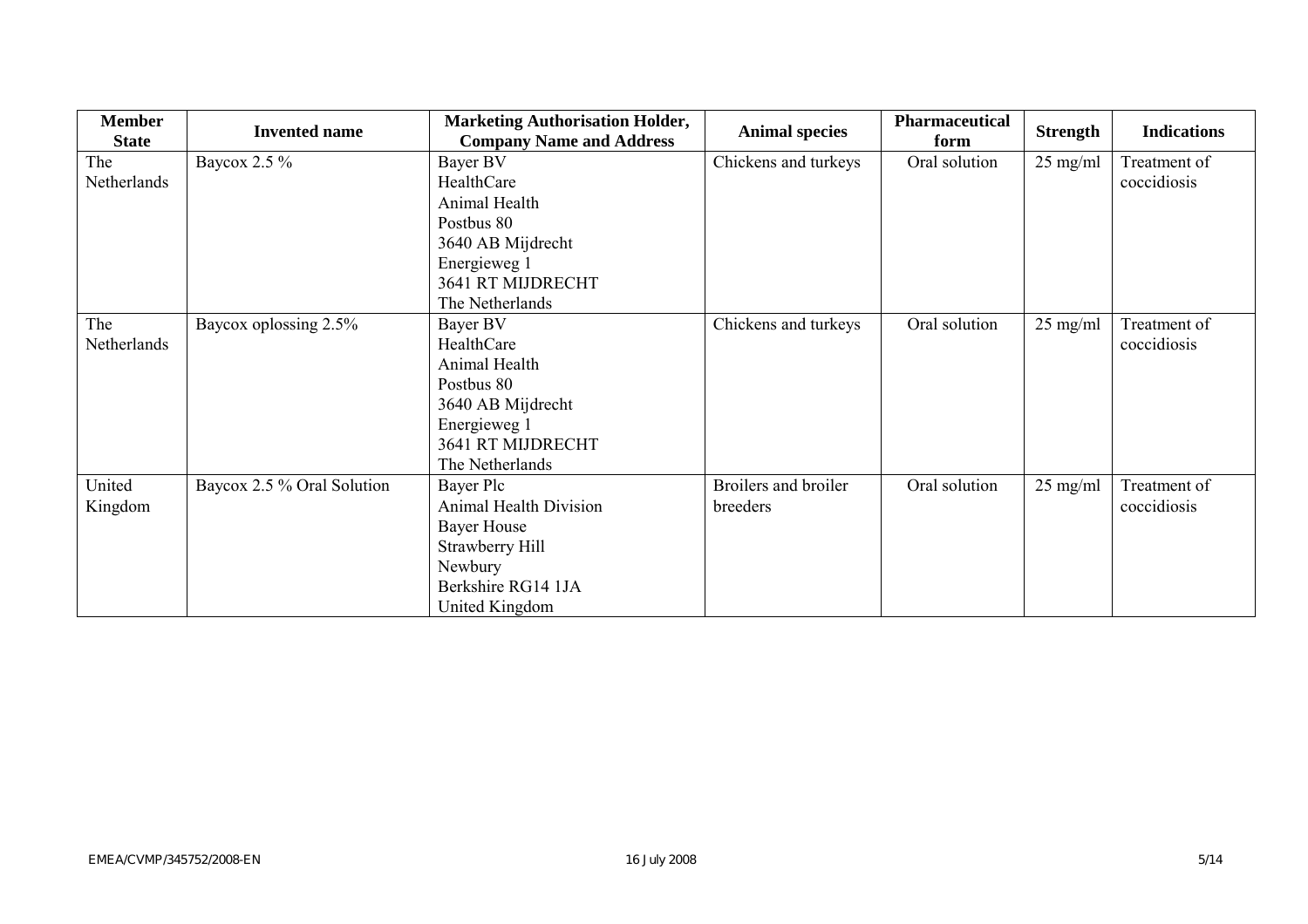# **ANNEX II**

# **SCIENTIFIC CONCLUSIONS AND GROUNDS FOR AMENDMENT OF THE SUMMARY OF PRODUCT CHARACTERISTICS**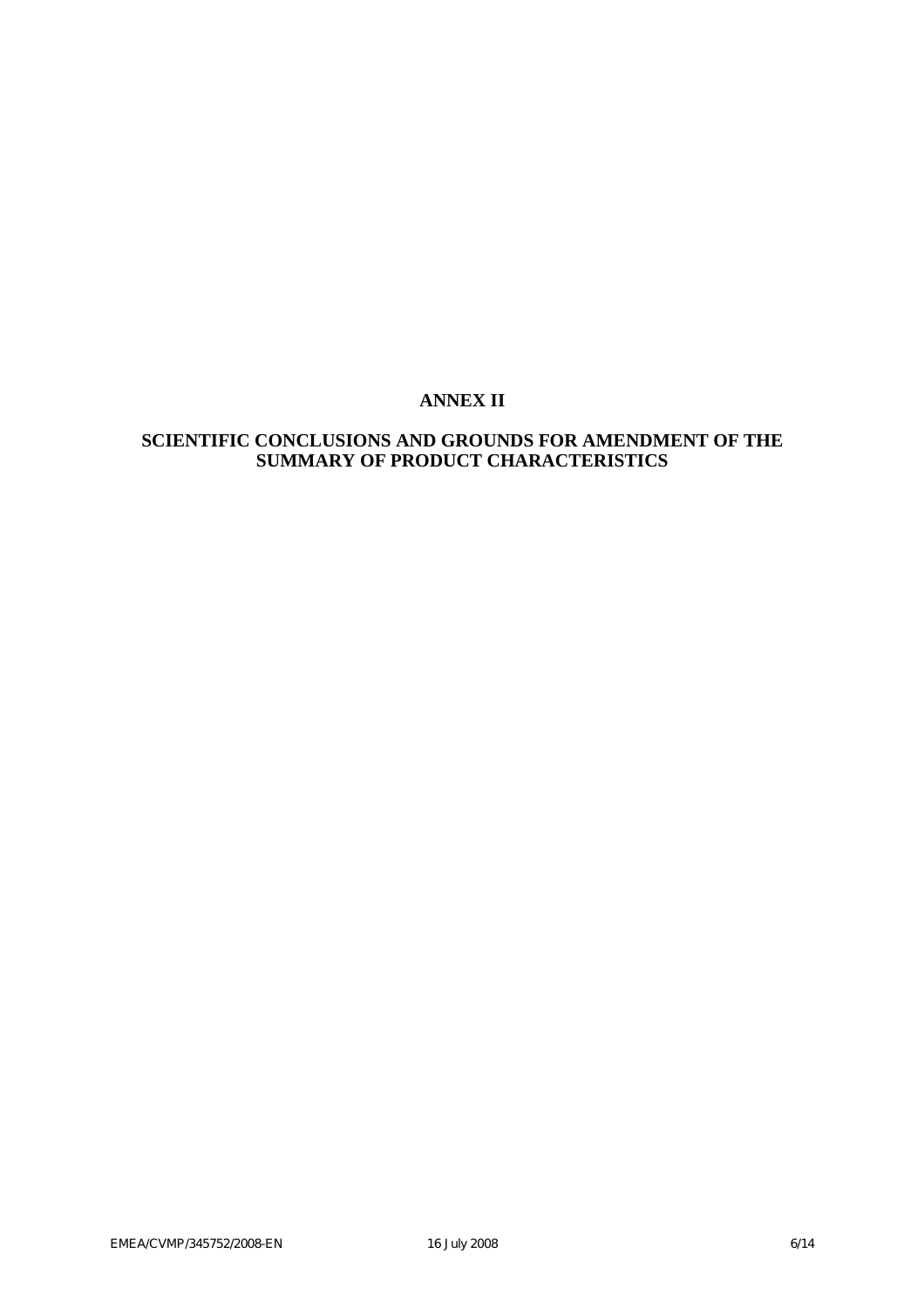## **SCIENTIFIC CONCLUSIONS**

### **1. Introduction and background**

Toltrazuril is administered orally in the drinking water for the treatment of coccidiosis. In practice this means that in intensive systems all the birds in one house will be treated even though not all are exhibiting signs of disease. In some Member States (Bulgaria, France and Romania) indications include the prevention of coccidiosis. In Ireland indications include the control of coccidiosis. The dose and duration of treatment in all Member States for chickens and turkeys is 7 mg/kg bodyweight per day for two consecutive days. However, in some Member States (Czech Republic, Hungary, Italy, The Netherlands, Portugal and the United Kingdom) administration can be repeated after five days in the face of severe challenge. In Poland the product is authorised in pigeons for treatment and prevention of coccidiosis at a dose of 20 mg/kg bodyweight per day for three consecutive days.

#### **1.1 Concerns raised by Germany**

Germany considered that the authorisation of Baycox 2.5 % solution may present a potential serious risk to the environment on the following grounds:

#### Non-acceptable risk to higher plants

There is evidence of a non-acceptable risk for plants when manure obtained from Baycox 2.5 % treated poultry are applied to agricultural land.

#### Contamination of groundwater with organohalogens, list I of the European Directive 80/68/EEC

Toltrazuril sulfone (Ponazuril) the major metabolite of toltrazuril, may reach groundwater after spreading of Baycox 2.5 % contaminated poultry manure on agricultural land (PEC<sub>groundwater</sub> >0.1 µg/l). Toltrazuril and its major metabolite toltrazuril sulfone are organohalogens, included in list I of the European Groundwater Directive 80/68/EEC. List I substances must be prevented from entering to groundwater.

Questions to the CVMP:

- 1) Is it a serious risk for the environment if one trophic level of the terrestrial ecosystem, i.e. plants, is affected by the use of Baycox 2.5 %? If so, which are the appropriate risk mitigation measures to reduce the risk to the environment to an acceptable level?
- 2) Is it acceptable that the active ingredient of Baycox 2.5 %, toltrazuril, may enter groundwater after application to target animals although the active substance is listed in the EU Groundwater Directive 80/68/EEC?

#### **1.2 Information made available to the CVMP**

Responses to the CVMP list of questions containing the three points considered by the CVMP (as listed in the opinion) were received from Bayer HealthCare AH (Baycox) and Ceva Santé Animale (Cevazuril). The data submitted by the Marketing Authorisation Holders was only for chickens and turkeys.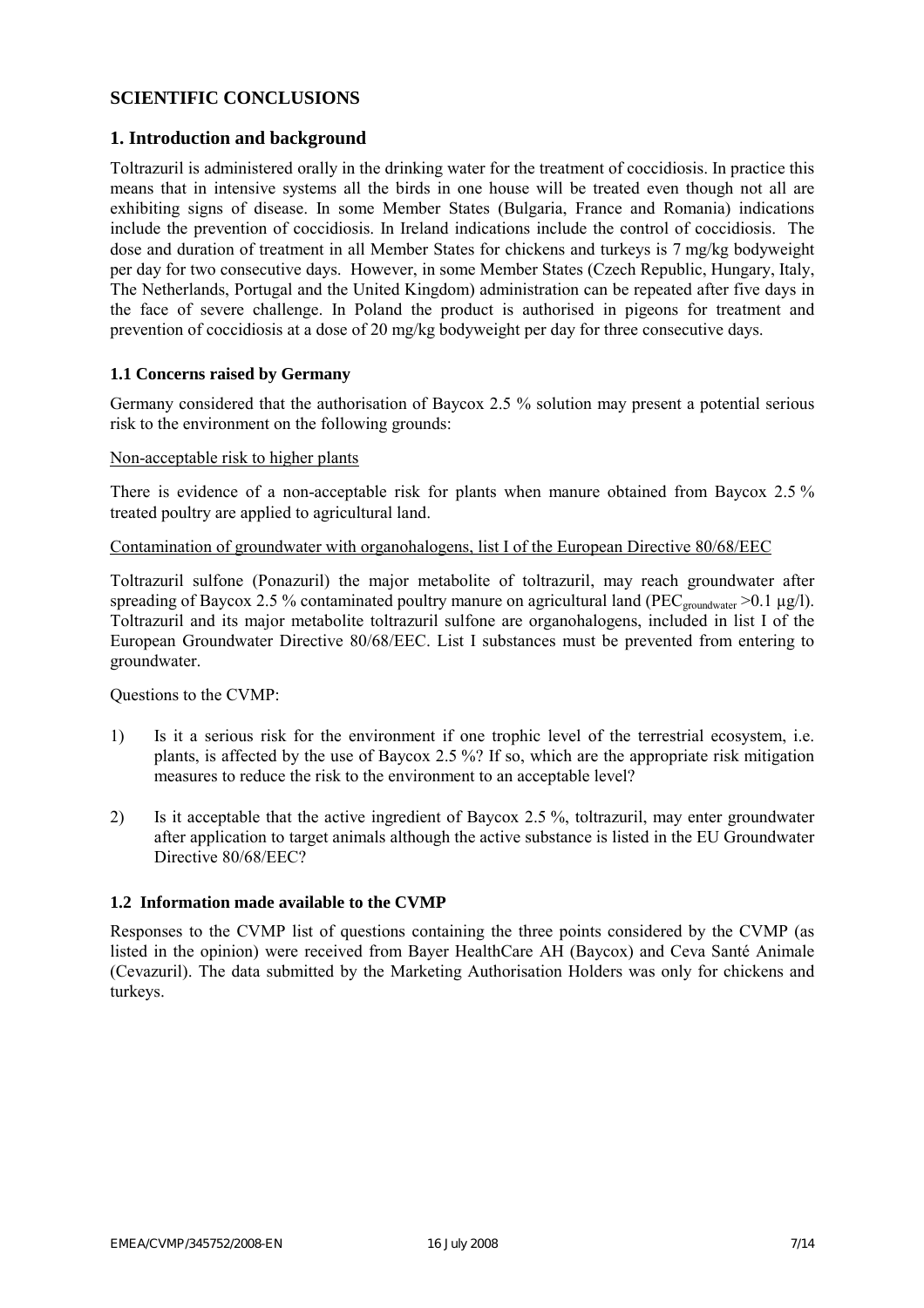### **2. Critical evaluation**

The products under consideration contain the active substance toltrazuril and are indicated for use in poultry for the treatment of coccidiosis. The group of products was referred to CVMP as it was considered that there was the potential for unacceptable risks to terrestrial plants and to groundwater.

In both chickens and turkeys, toltrazuril is administered orally in the drinking water at a dose of 7 mg/kg bodyweight per day for two consecutive days. In some Member States this administration can be repeated after five days in the face of severe challenge. The information provided stressed the importance of the product for use in cases where coccidiostats and vaccination had failed, given the limited availability of other treatments (amprolium, sulphonamides) and the need to rotate these treatments in order to avoid/postpone the development of resistance. It was also indicated that in practice repeat treatment with the product is never used as it is unnecessary.

In chickens the product is used in broilers and pullets destined to become laying birds. Broilers are treated after 14 days of age and usually no earlier than 18-19 days due to the epidemiology of the disease. Because of the length of the withdrawal period, in some countries broilers are treated rarely. In pullets the product can be used after two weeks of age and before the animals come into lay. The use of the product in both types of chicken is infrequent as coccidiosis is mainly controlled by good hygiene and coccidiostats or vaccines. In turkeys the product is used in animals of 5-6 weeks of age.

In summary the pattern of use is of a product which is not routinely used in either chickens or turkeys, but is used in the face of an outbreak of coccidiosis.

The main use is in pullets with broilers being treated rarely. It is highly unlikely that in normal use more than one or two cycles of broilers would be treated in any one year. In the estimation of exposure the information provided indicates that it is not necessary to calculate a plateau concentration for toltrazuril sulfone as this will not be attained in practice.

Information provided on the way chicken litter is processed and handled in practice indicates that houses are cleaned after the crop of birds has been removed. Litter from the house may be spread onto land as organic manure, but it is very rarely spread onto grassland because of the possibility of the ammonia 'burning' the grass and the possibility that grazing animals will pick up disease organisms from the litter. Manure from chicken farms is also collected for transport and sale, in which case manure from treated birds is likely to be mixed with litter from untreated birds. Broiler chicken litter is also taken for incineration to produce power (about 40 % in The Netherlands). This information further reduces the chances of litter from treated birds being repeatedly spread onto the same land year after year.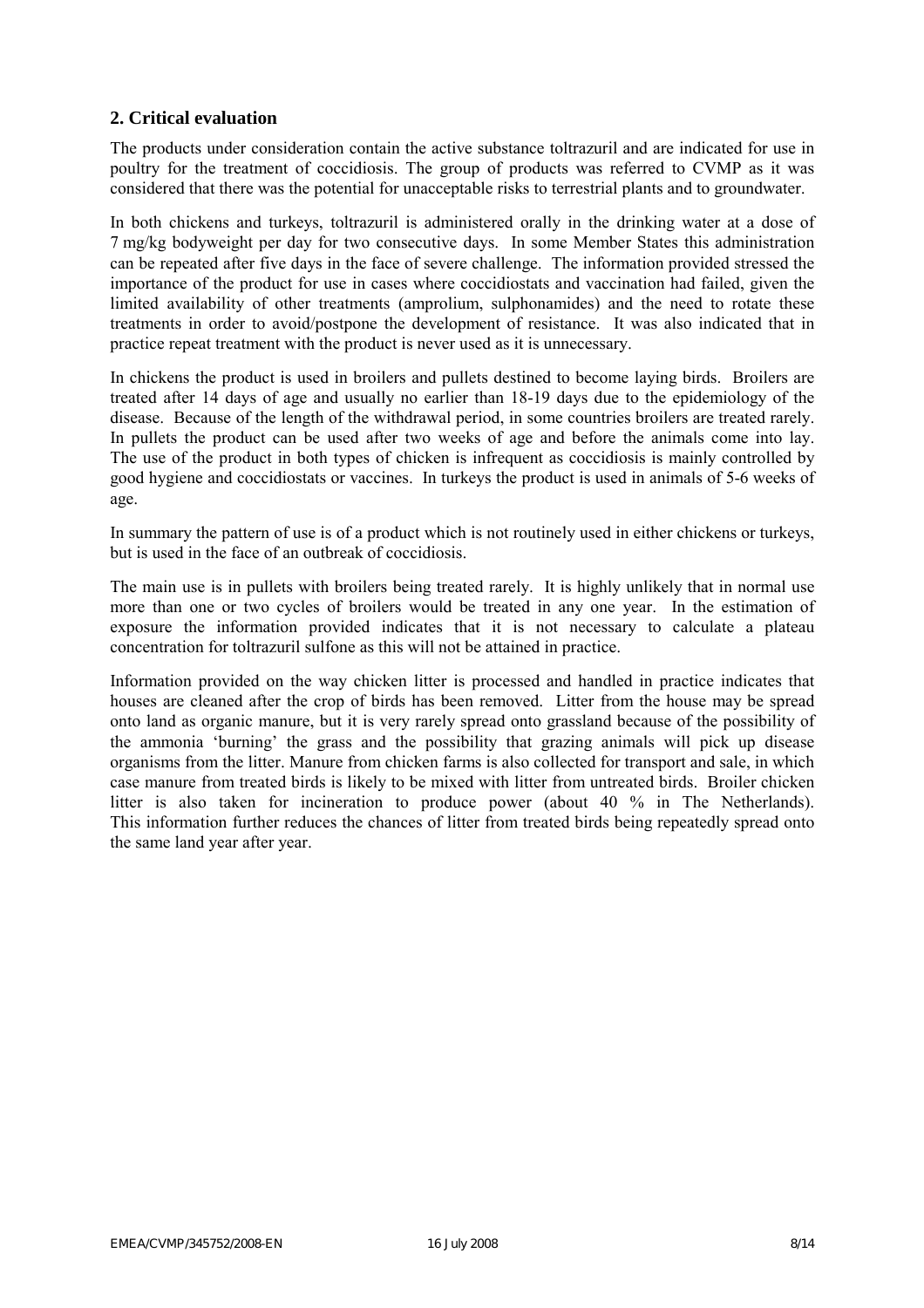#### **2.1 Risk to terrestrial plants**

After administration of toltrazuril to the target animal the dose is excreted as a mixture of parent compound and a major metabolite toltrazuril sulfone. In the soil toltrazuril is rapidly degraded ( $DT<sub>50</sub>$ ) 7.5 days) to toltrazuril sulfone.

Toltrazuril sulfone has been shown to be very persistent in soil ( $DT<sub>50</sub>$  472 days), however it should be noted that there is a high degree of variability in the data (range 87-3285 days) which creates some uncertainty when estimating plateau values. Toltrazuril sulfone is slightly mobile in soil (mean  $K_{oc}$ ) 616.5). It has been shown to be toxic to terrestrial plants with greater effects on plant growth compared with plant emergence. The PNEC for growth effects on terrestrial plants is 45 µg/kg determined from the NOEC of 0.45 mg/kg for *P. trivialis* and an assessment factor of 10. In this evaluation a considerable number of plant species have been tested and it has been possible to use a sensitivity distribution to calculate an HC<sub>5</sub> of 150  $\mu$ g/kg (the HC<sub>5</sub> is the hazardous concentration below which 95 % of plant species will not be affected).

When toltrazuril products for poultry are used as intended, the properties of toltrazuril sulfone suggest that there may be a potential for adverse effects being manifest in terrestrial plants when manure from treated birds is spread onto land and a potential for the compound to leach into groundwater at concentrations which may present an unacceptable risk for the environment.

The exposure of soil to toltrazuril sulfone has been determined using acceptable equations. The input parameters were those agreed in the CVMP guideline (Environmental Impact Assessment for Veterinary Medicinal Products in support of the VICH guidelines GL6 and GL38 (EMEA/CVMP/ERA/418282/2005)) with the exception of bodyweight, which for broilers and turkeys was age specific, and nitrogen production per place per year, which for broilers (0.34 kg N/place/year) and turkeys (1.23 kg N/place/year) was higher than the value in the guideline as it was agreed that birds with coccidiosis would have a lower feed conversion efficiency and excrete more nitrogen than healthy birds. This approach is justified and accepted by the CVMP.

In order to assess the risk for plants the PEC<sub>soil initial</sub> for both grassland and arable land was compared with the PNEC for plants of 45  $\mu$ g/kg. Only for broilers treated for 9 cycles per year and only when litter is spread on grassland could there be an unacceptable risk for plants (Risk Quotient (RQ) value >1). For broiler breeders, pullets and turkeys the RQ was <1 in all cases.

| <b>Target group</b> | <b>Cycles per</b> |       | PEC <sub>soil initial</sub> (µg/kg) | <b>RQ</b> value |        | <b>Application</b> |
|---------------------|-------------------|-------|-------------------------------------|-----------------|--------|--------------------|
|                     | year              | Grass | Arable                              | Grass           | Arable | rate $(g/ha)$      |
| Broilers 21d        | 9                 | 86    | 22                                  | 1.9             | 0.5    | 64.5               |
| $(0.95 \text{ kg})$ |                   |       |                                     |                 |        |                    |
| Broilers 28d        |                   | 117   | 29                                  | 2.6             | 0.7    | 87.8               |
| $(1.3 \text{ kg})$  |                   |       |                                     |                 |        |                    |
| <b>Broiler</b>      |                   | 8.4   | 2.1                                 | 0.2             | 0.05   | 6.3                |
| breeders            |                   |       |                                     |                 |        |                    |
| Pullets             | 2.6               | 30    | 7.5                                 | 0.7             | 0.17   | 22.5               |
| Turkeys 6           | 2.7               | 21    | 5.3                                 | 0.5             | 0.13   | 15.8               |
| weeks $(2.75)$      |                   |       |                                     |                 |        |                    |
| kg)                 |                   |       |                                     |                 |        |                    |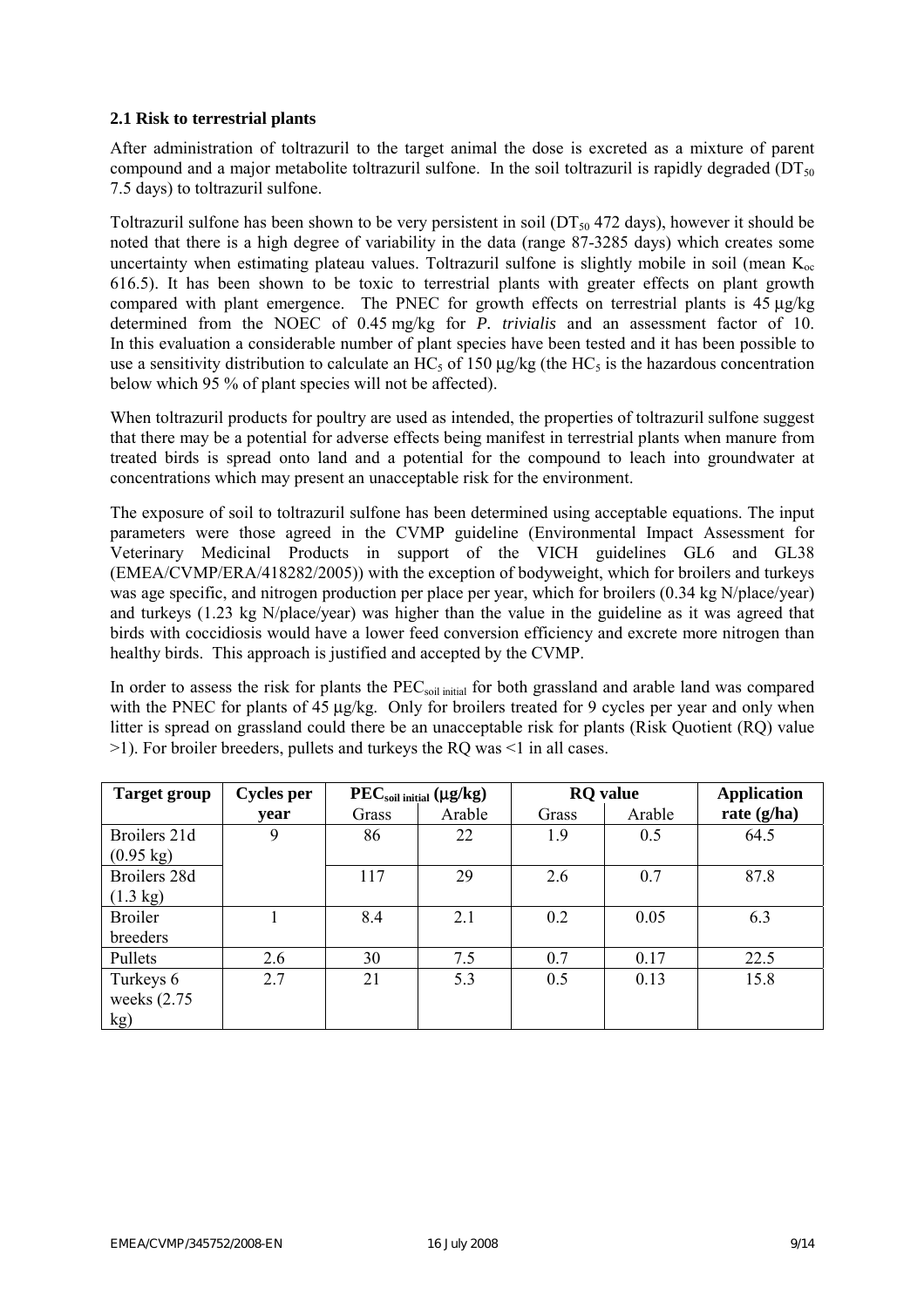However, as can be seen from the PEC values in the above table there is not an unacceptable risk for 95 % of plant species when the PECs are compared with the HC<sub>5</sub> value of 150  $\mu$ g/kg. Comparison of the data for plants with the PECsoil initial value is considered to be justified on the basis of the information provided on the use of the product. It is highly unlikely that litter from a house of treated birds will be repeatedly spread onto the same area of land year after year for the following reasons:

- treatment is limited to treatment of outbreaks of coccidiosis;
- litter is likely to be diluted, because much of it is collected and sold for use off the farm.
- in many broiler production facilities there are only 6-7 cycles per year

It should also be noted that if, for example, broiler litter was spread onto land once every three years the PECsoil-initial value would increase by 25 % (maximum 146 µg/kg) meaning RQ values remain below 1 compared with the  $HC_5$ .

It was therefore concluded that the marketing authorisations can be maintained without special warnings in point 5.3 (Environmental properties) of the SPC provided the product is used as indicated by the Marketing Authorisation Holders in their responses to questions by the Committee, i.e. a dose of 7 mg/kg bw on two consecutive days for the treatment of coccidiosis in chickens and turkeys. However, there are changes required to the SPCs of some of the authorised products to bring them in line with the indications and dosing regimens used in the environmental risk assessment.

### **2.2 Risk to groundwater**

Concerning the potential entry of toltrazuril sulfone into groundwater the following points extracted from the Groundwater Directive 80/68/EEC are considered pertinent:

- the purpose of the Directive is to prevent the pollution of groundwater by substances belonging to the families and groups of substances in lists I or II,
- "indirect discharge" means the introduction into groundwater of substances in lists I or II after percolation through the ground or subsoil (this is the route of exposure to toltrazuril sulfone),
- pollution of groundwater is considered any entry of a substance into groundwater which will endanger human health or water supplies, harm living resources and the aquatic ecosystem or interfere with other legitimate uses of water,
- Member States shall take the necessary steps to prevent the introduction into groundwater of substances in list I,
- the Directive does not apply to discharges which are found by the competent authority of the Member State concerned to contain substances in lists I or II in a quantity and concentration so small as to obviate any present or future danger of deterioration in the quality of the receiving groundwater.

Following the introduction of the Water Framework Directive (2000/60/EC) the Groundwater Directive (80/68/EEC) will be repealed by 2013. It will be replaced by Directive (2006/118/EC) which will come into force before 2013. In essence the provisions of Directive 80/68/EEC are now covered by the Water Framework Directive and the new Groundwater Directive and are essentially unchanged.

The most important element in relation to the environmental risk assessment of Directive 2001/82/EC is that the risk for the environment should be identified and mitigated (if necessary and possible), and the marketing authorisation should be based on a benefit/risk evaluation (including environmental risks).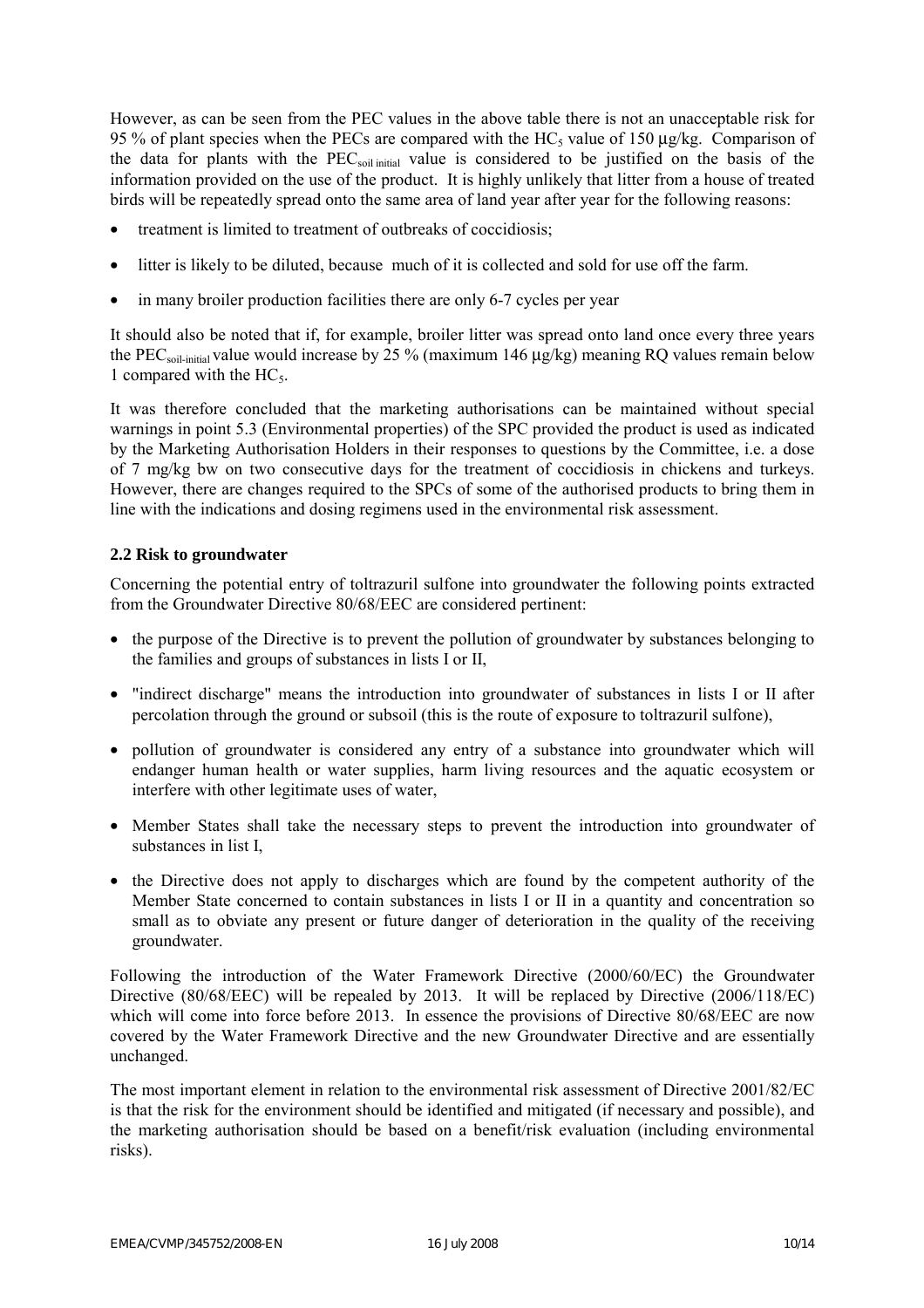The trigger value of 0.1 µg/l that is used in some assessment frameworks as a surrogate zero for pollutants in groundwater is not mentioned in the Groundwater Directive (80/68/EEC) and is specific for pesticides and biocides in the replacement Groundwater Directive.

According to the ground water directive any decision to prevent substances from entering the groundwater is to be based on an exposure based risk assessment.

Based on the highest application rate of toltrazuril sulfone to soil of 87.8 g/ha the PEC<sub>groundwater</sub> has been calculated using the FOCUS PEARL (v3.3) model. All parameters in the model were in line with those considered acceptable in the CVMP guideline (Environmental Impact Assessment for Veterinary Medicinal Products in support of the VICH guidelines GL6 and GL38 (EMEA/CVMP/ERA/418282/2005)). The model used a sensitive scenario for groundwater and assumed a worst case scenario of annual application of litter from treated birds to the soil. The  $PEC_{groundwater}$  for this sensitive scenario was 1.1  $\mu$ g/l. Toltrazuril sulfone has a low toxicity to aquatic organisms with the lowest relevant PNEC being 24 µg/l (Daphnia). Comparison of the PEC and PNEC indicates that the risk to any biota in groundwater is acceptable.

Groundwater is also used as a source of drinking water. To assess the risk to human health consideration was given to the consumer safety evaluation with regards to residues of toltrazuril in food products of animal origin. The ADI established for toltrazuril is 2 µg/kg bodyweight, i.e. 120 µg/person. Based on a consumption of 2 l of drinking water per person per day the concentration of toltrazuril sulfone potentially present in groundwater would use up 1.8 % of the ADI. This proportion is compatible with the theoretical maximum daily intake of toltrazuril sulfone in other foodstuffs, as calculated when establishing MRLs for toltrazuril.

It is concluded from the above evaluation that the marketing authorisations can be maintained without special warnings in point 5.3 (Environmental properties) of the SPC provided the product is used as indicated by the Marketing Authorisation Holders in their responses to questions by the Committee, i.e. a dose of 7 mg/kg bw on two consecutive days for the treatment of coccidiosis in chickens and turkeys. However, as no data were provided for use in other avian species apart from chickens and turkeys, or for the administration of repeated treatment or for preventive treatment, all the calculations were based on use of the products for a single course of treatment in chickens and turkeys. It should be noted that a second course of treatment is not considered necessary as reported by Marketing Authorisation Holders. The indication for prevention and control of coccidiosis and mention of repeated treatment should be removed from those SPCs which currently include it. The dose recommended for pigeons (20 mg/kg for 3 days) is about 4 times higher than the dose recommended for chickens and turkeys (7 mg/kg bw for 2 consecutive days). As no data generated from use in pigeons was provided for the environmental risk assessment it was not possible to conclude on the risk for the environment taking into account the higher dose for pigeons.

### **3. Conclusions and recommendations**

The CVMP having considered the data provided and the scientific discussion within the Committee concluded that after administration of products containing toltrazuril to the target animal the dose is excreted as a mixture of parent compound and a major metabolite toltrazuril sulfone. In the soil toltrazuril is rapidly degraded ( $DT_{50}$  7.5 days) to toltrazuril sulfone. For these reasons the focus of the risk assessment is on toltrazuril sulfone.

For the exposure assessment the equations according to the CVMP guideline (Environmental Impact Assessment for Veterinary Medicinal Products in support of the VICH guidelines GL6 and GL38 (EMEA/CVMP/ERA/418282/2005)) were used with modified parameters to reflect the actual use of toltrazuril.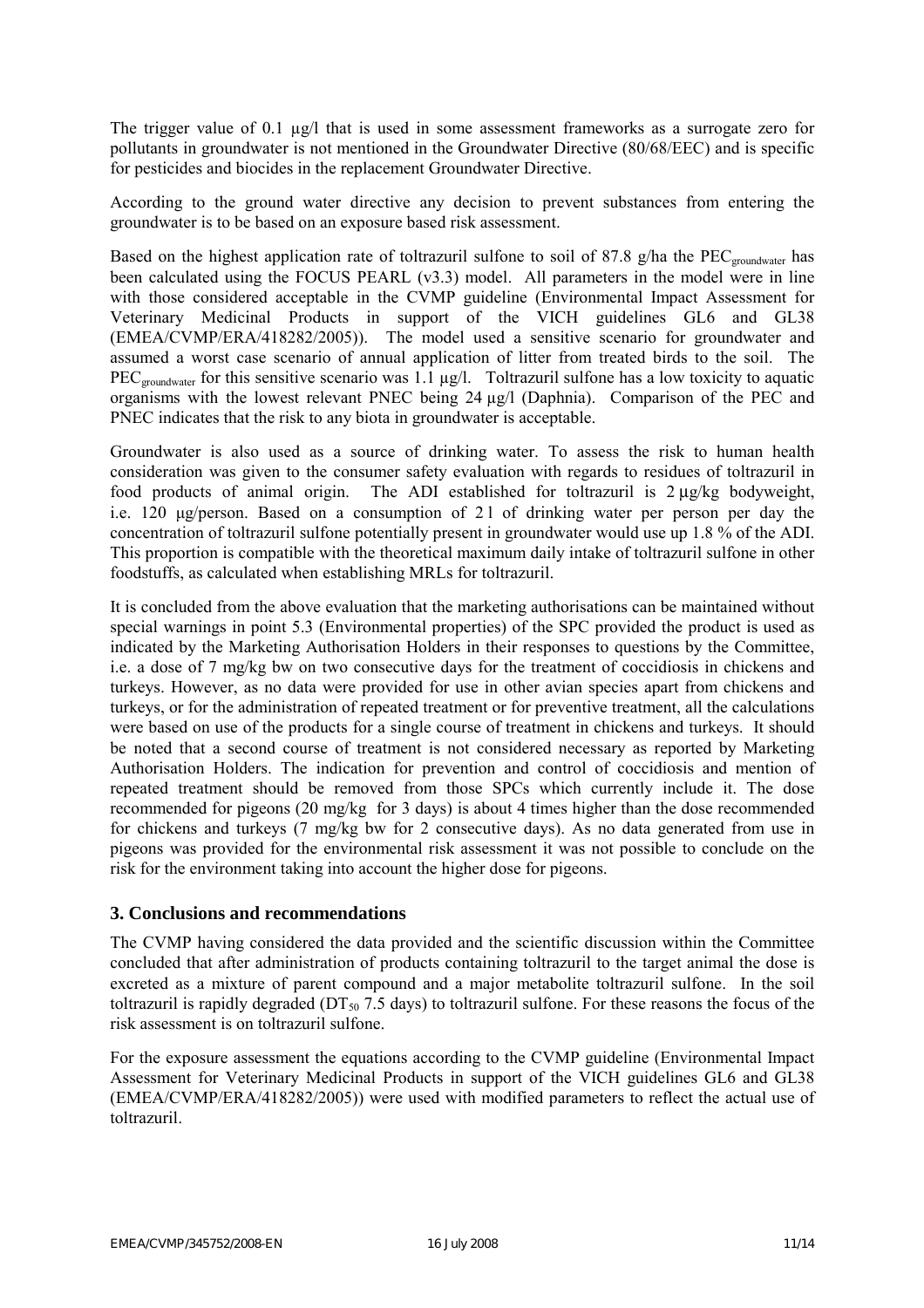The assessment of the risk presented by toltrazuril sulfone to terrestrial plants and to groundwater demonstrated that the use of products containing toltrazuril is acceptable and the marketing authorisations can be maintained without special warnings in point 5.3 (Environmental properties) of the SPC provided the product is used as indicated by the Marketing Authorisation Holders in their responses to questions by the Committee, i.e. a dose of 7 mg/kg bw on two consecutive days for the treatment of coccidiosis in chickens and turkeys. However, it was noted that the indications, species and posology in the SPCs of some of the authorised products were different and these therefore need to be amended to bring them in line with the indications and dosing regimens used in the environmental risk assessment.

Therefore the Committee recommends maintaining the Marketing Authorisations for all veterinary medicinal products as referred to in Annex I and to vary the Marketing Authorisations in order to harmonise the indications and dosing regimens as described in the paragraph above. This procedure will involve removing the following recommendations and indications for which no data were provided:

- o repeat treatment can be administered after 5 days if infection is severe;
- o prevention and control of coccidiosis;
- o use in pigeons.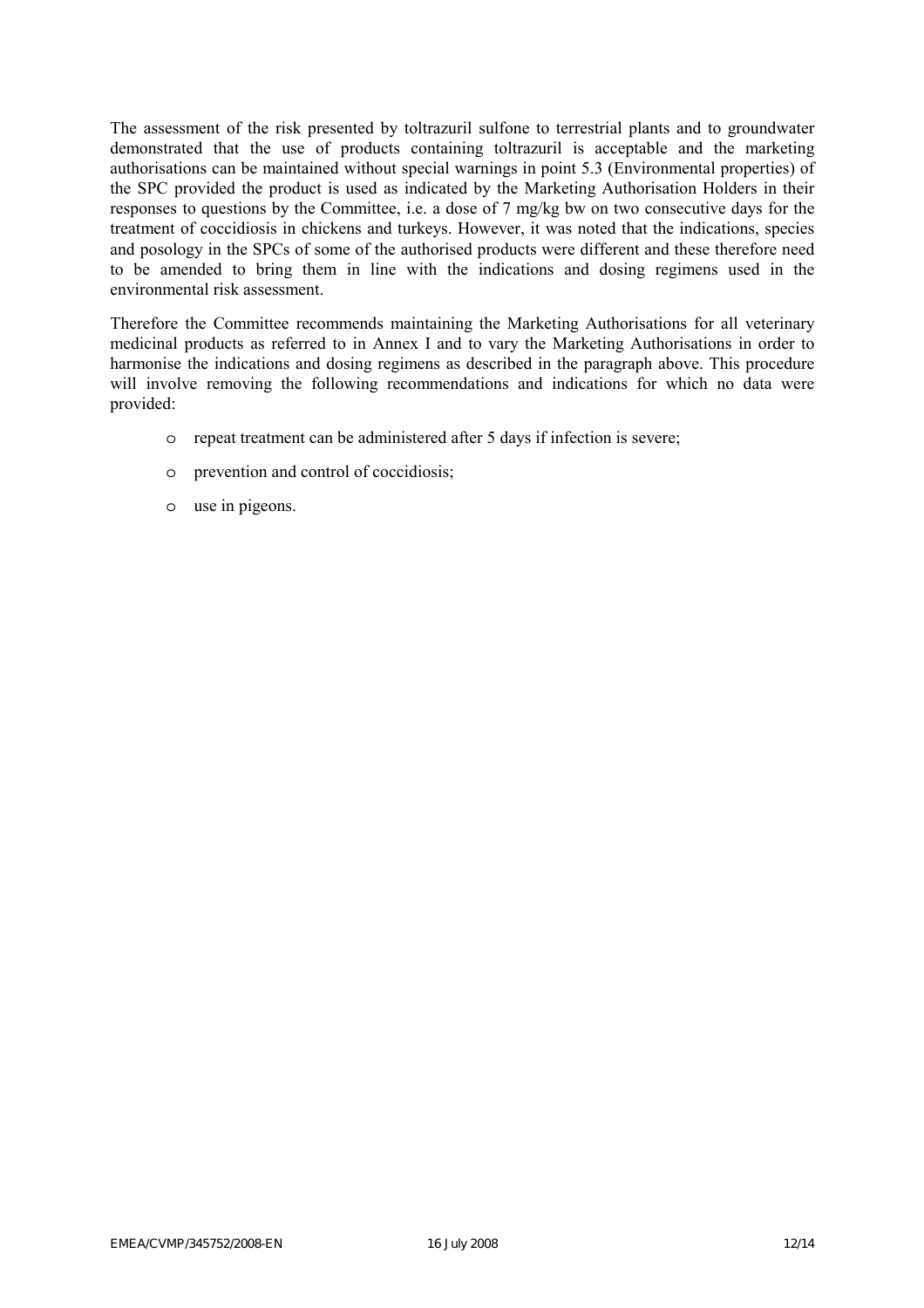# **ANNEX III**

# **AMENDMENTS TO THE SUMMARY OF PRODUCT CHARACTERISTICS**